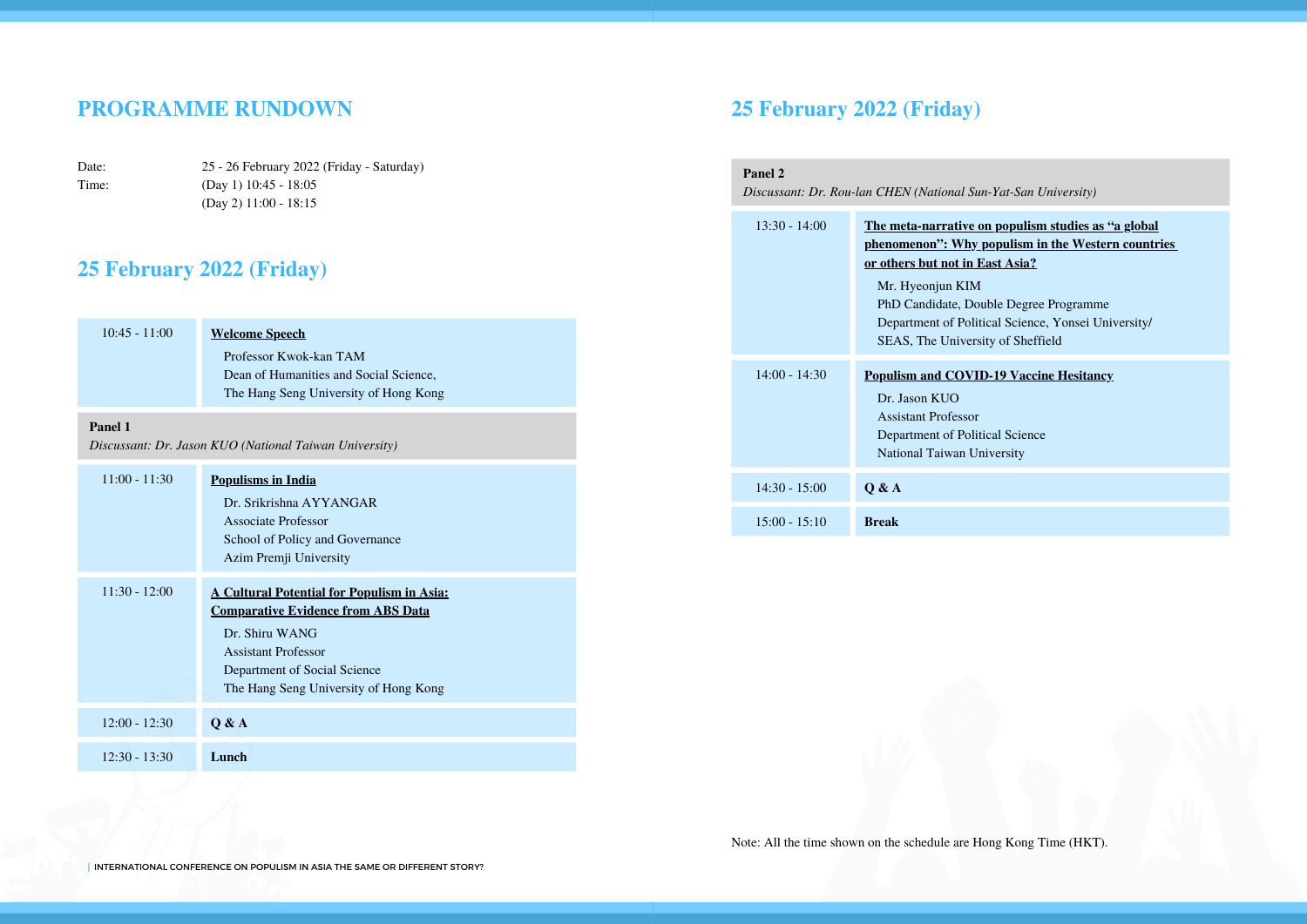# **25 February 2022 (Friday)**

| Panel 3<br>Discussant: Dr. Muhammed AFZAL P (BITS Pilani) |                                                                                                                                                                                                    |  |
|-----------------------------------------------------------|----------------------------------------------------------------------------------------------------------------------------------------------------------------------------------------------------|--|
| $15:10 - 15:40$                                           | Prabowo's Populism in Indonesia:<br><b>Primary concept and secondary ideas</b><br>Dr. Andreas UFEN<br><b>Senior Research Fellow</b><br>German Institute of Global and Area Studies                 |  |
| $15:40 - 16:10$                                           | Pakatan Harapan in Malaysia: A Failed Populist?<br>Dr. Wan Rohila Ganti WAN ABDUL GHAPAR<br>Lecturer of Faculty of Business, Economics<br>and Social Development<br>Universiti Malaysia Terengganu |  |
| $16:10 - 16:40$                                           | O & A                                                                                                                                                                                              |  |
| $16:40 - 16:50$                                           | <b>Break</b>                                                                                                                                                                                       |  |
| <b>Keynote Speech</b>                                     |                                                                                                                                                                                                    |  |
| $16:50 - 18:05$                                           | <b>Keynote Speech -</b><br><b>Foxes in the Chicken Coop? Three Strategies of Populists in</b><br>Government<br>Professor Paul TAGGART<br><b>Professor of Politics</b>                              |  |

# **26 February 2022 (Saturday)**

| Panel 4<br>Discussant: Dr. Srikrishna AYYANGAR (Azim Premji University) |                                                                                                                                                                                                                                                                                                        |  |
|-------------------------------------------------------------------------|--------------------------------------------------------------------------------------------------------------------------------------------------------------------------------------------------------------------------------------------------------------------------------------------------------|--|
| $11:00 - 11:30$                                                         | <b>National-Popular, Popular Politics and Left Popular:</b><br>The Left Movement in Kerala and the Reinvention of Left-<br><u>wing Populism</u><br>Dr. Muhammed AFZAL P<br><b>Assistant Professor (Cultural Studies)</b><br>Department of Humanities and Social Sciences<br>BITS Pilani, Pilani Campus |  |
| $11:30 - 12:00$                                                         | <b>Populism in Pakistan:</b><br><b>The Exclusionary–Inclusionary Divide in Politics of Imran</b><br><b>Khan and Zulfigar Ali Bhutto</b><br>Dr. Fizza BATOOL<br>Research Associate<br>Pak Institute for Peace Studies                                                                                   |  |
| $12:00 - 12:30$                                                         | 0 & A                                                                                                                                                                                                                                                                                                  |  |
| $12:30 - 13:30$                                                         | Lunch                                                                                                                                                                                                                                                                                                  |  |

University of Sussex